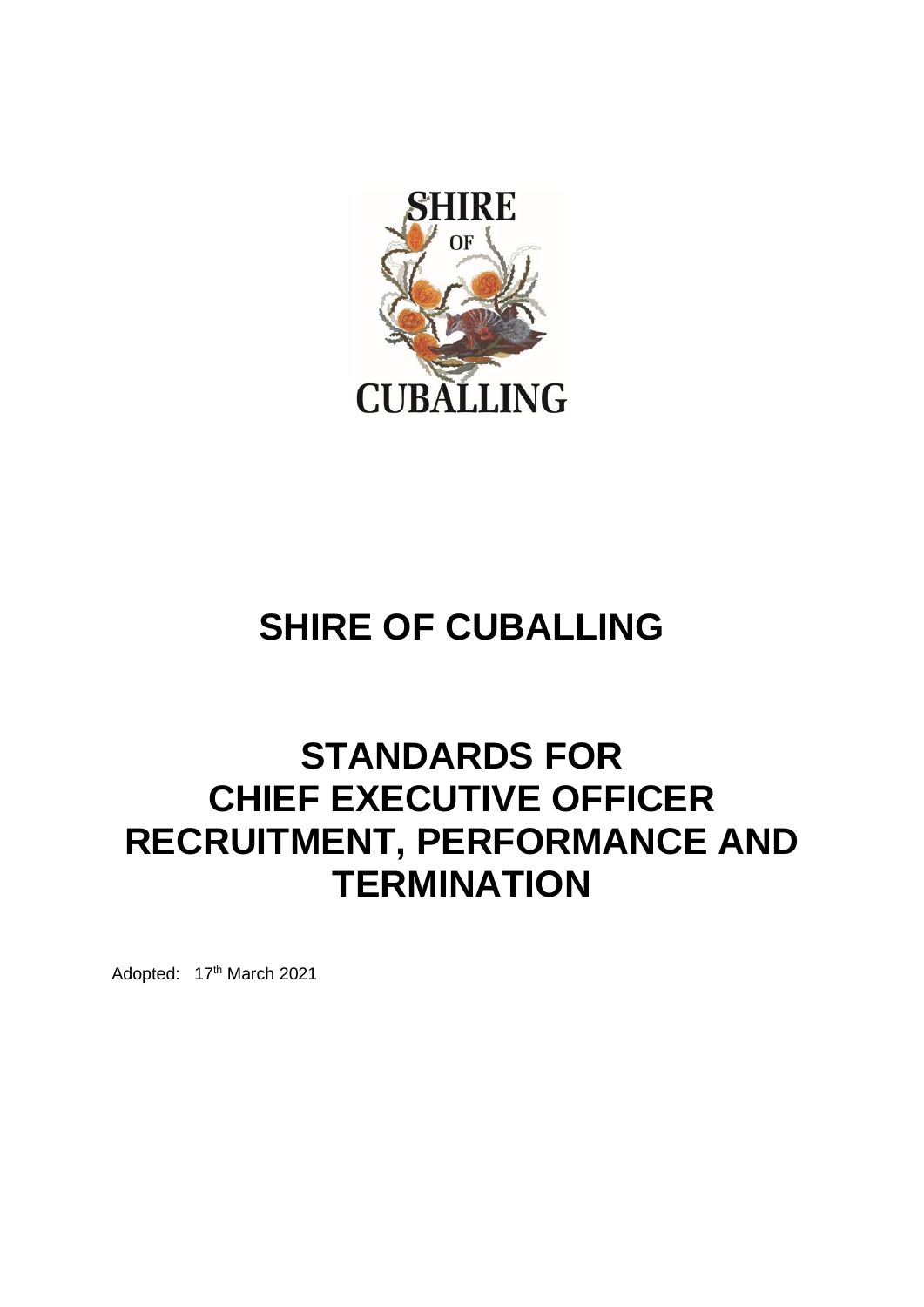### **Division 1 — Preliminary provisions**

1. Citation

These are the Shire of Cuballing *Standards for CEO Recruitment, Performance and Termination*.

- *2*. Terms used
- (1) In these standards —

*Act* means the *Local Government Act 1995*;

- *additional performance criteria* means performance criteria agreed by the local government and the CEO under clause 16(1)(b);
- *applicant* means a person who submits an application to the local government for the position of CEO;
- *contract of employment* means the written contract, as referred to in section 5.39 of the Act, that governs the employment of the CEO;
- *contractual performance criteria* means the performance criteria specified in the CEO's contract of employment as referred to in section 5.39(3)(b) of the Act;
- *job description form* means the job description form for the position of CEO approved by the local government under clause 5(2);

*local government* means the Shire of Cuballing;

- *selection criteria* means the selection criteria for the position of CEO determined by the local government under clause 5(1) and set out in the job description form;
- *selection panel* means the selection panel established by the local government under clause 8 for the employment of a person in the position of CEO.
- (2) Other terms used in these standards that are also used in the Act have the same meaning as they have in the Act, unless the contrary intention appears.

#### **Division 2 — Standards for Recruitment of CEOs**

3. Overview of Division

This Division sets out standards to be observed by the local government in relation to the recruitment of CEOs.

- 4. Application of Division
- (1) Except as provided in subclause (2), this Division applies to any recruitment and selection process carried out by the local government for the employment of a person in the position of CEO.
- (2) This Division does not apply
	- (a) if it is proposed that the position of CEO be filled by a person in a class prescribed for the purposes of section 5.36(5A) of the Act; or
	- (b) in relation to a renewal of the CEO's contract of employment, except in the circumstances referred to in clause 13(2).
- 5. Determination of selection criteria and approval of job description form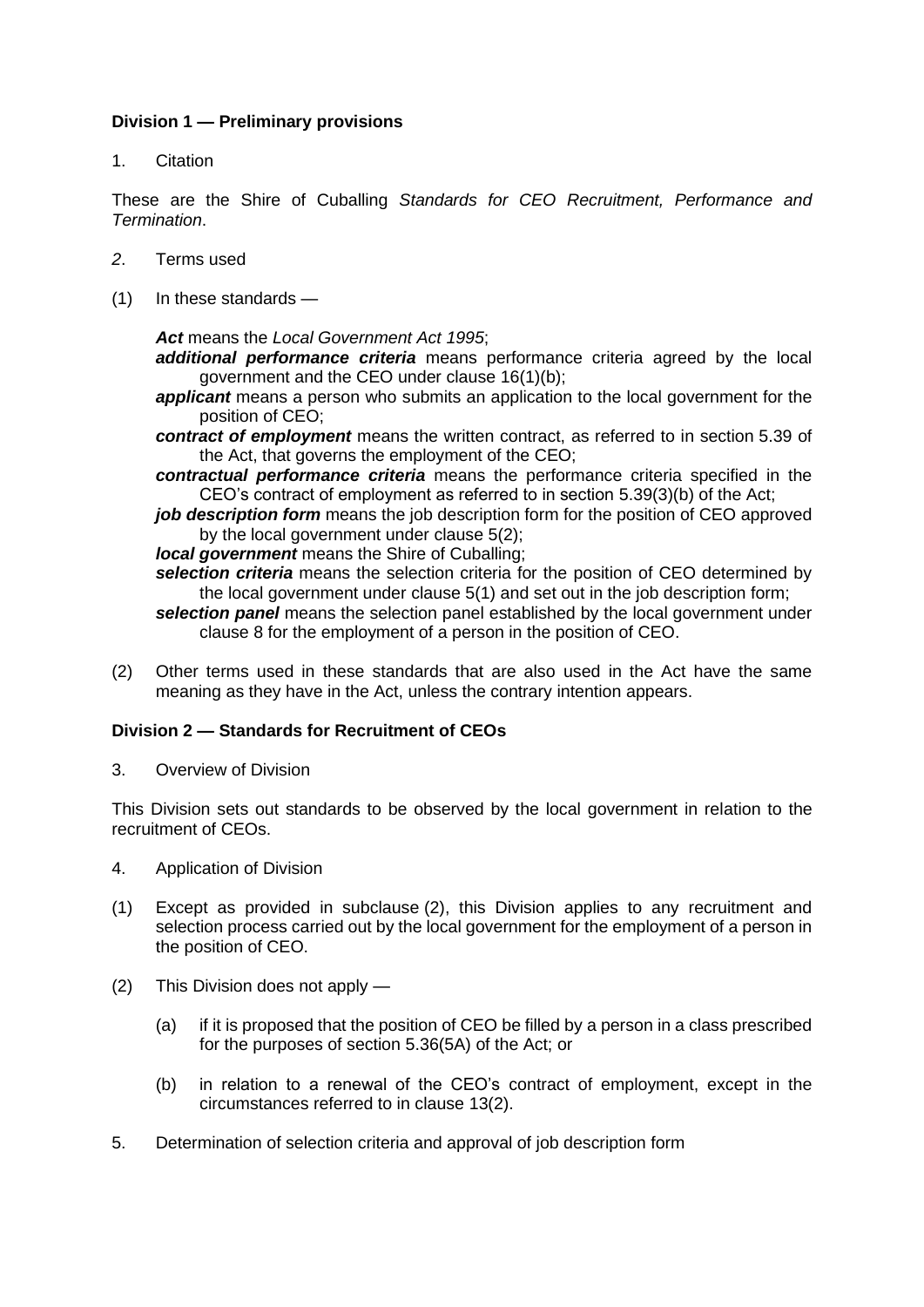- (1) The local government must determine the selection criteria for the position of CEO, based on the local government's consideration of the knowledge, experience, qualifications and skills necessary to effectively perform the duties and responsibilities of the position of CEO of the local government.
- (2) The local government must, by resolution of an absolute majority of the council, approve a job description form for the position of CEO which sets out —
	- (a) the duties and responsibilities of the position; and
	- (b) the selection criteria for the position determined in accordance with subclause (1).
- 6. Advertising requirements
- (1) If the position of CEO is vacant, the local government must ensure it complies with section 5.36(4) of the Act and the *Local Government (Administration) Regulations 1996* regulation 18A.
- (2) If clause 13 applies, the local government must advertise the position of CEO in the manner referred to in the *Local Government (Administration) Regulations 1996* regulation 18A as if the position was vacant.
- 7. Job description form to be made available by local government

If a person requests the local government to provide to the person a copy of the job description form, the local government must —

- (1) inform the person of the website address referred to in the *Local Government (Administration) Regulations 1996* regulation 18A(2)(da); or
- (2) if the person advises the local government that the person is unable to access that website address —
	- (a) email a copy of the job description form to an email address provided by the person; or
	- (b) mail a copy of the job description form to a postal address provided by the person.
- 8. Establishment of selection panel for employment of CEO
- $(1)$  In this clause —

*independent person* means a person other than any of the following —

- (a) a council member;
- (b) an employee of the local government;
- (c) a human resources consultant engaged by the local government.
- (2) The local government must establish a selection panel to conduct the recruitment and selection process for the employment of a person in the position of CEO.
- (3) The selection panel must comprise —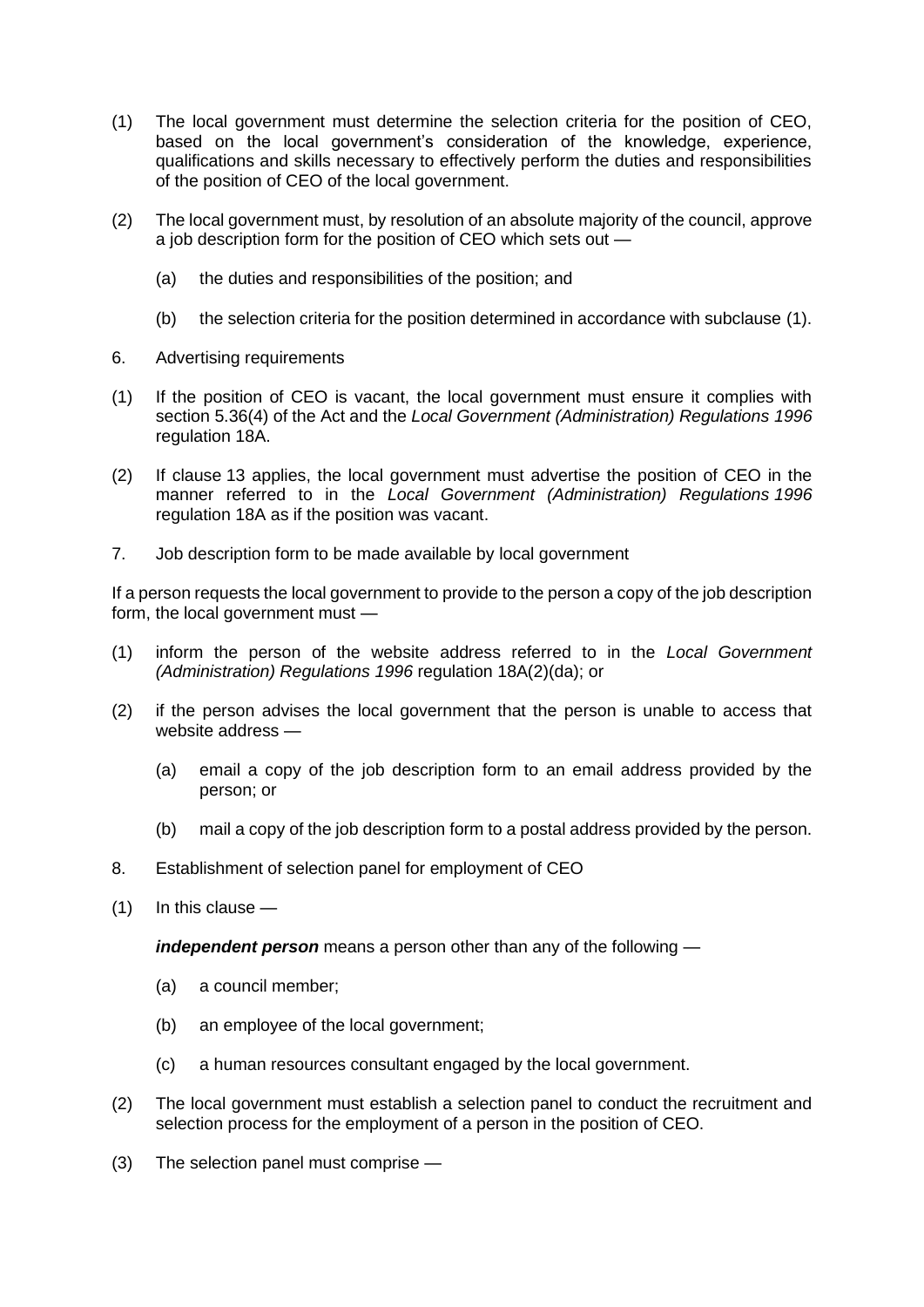- (a) council members (the number of which must be determined by the local government); and
- (b) at least 1 independent person.
- 9. Recommendation by selection panel
- (1) Each applicant's knowledge, experience, qualifications and skills must be assessed against the selection criteria by or on behalf of the selection panel.
- (2) Following the assessment referred to in subclause (1), the selection panel must provide to the local government —
	- (a) a summary of the selection panel's assessment of each applicant; and
	- (b) unless subclause (3) applies, the selection panel's recommendation as to which applicant or applicants are suitable to be employed in the position of CEO.
- (3) If the selection panel considers that none of the applicants are suitable to be employed in the position of CEO, the selection panel must recommend to the local government —
	- (a) that a new recruitment and selection process for the position be carried out in accordance with these standards; and
	- (b) the changes (if any) that the selection panel considers should be made to the duties and responsibilities of the position or the selection criteria.
- (4) The selection panel must act under subclauses  $(1)$ ,  $(2)$  and  $(3)$ 
	- (a) in an impartial and transparent manner; and
	- (b) in accordance with the principles set out in section 5.40 of the Act.
- (5) The selection panel must not recommend an applicant to the local government under subclause (2)(b) unless the selection panel has —
	- (a) assessed the applicant as having demonstrated that the applicant's knowledge, experience, qualifications and skills meet the selection criteria; and
	- (b) verified any academic, or other tertiary level, qualifications the applicant claims to hold; and
	- (c) whether by contacting referees provided by the applicant or making any other inquiries the selection panel considers appropriate, verified the applicant's character, work history, skills, performance and any other claims made by the applicant.
- (6) The local government must have regard to, but is not bound to accept, a recommendation made by the selection panel under this clause.
- 10. Application of cl. 5 where new process carried out
- (1) This clause applies if the local government accepts a recommendation by the selection panel under clause 9(3)(a) that a new recruitment and selection process for the position of CEO be carried out in accordance with these standards.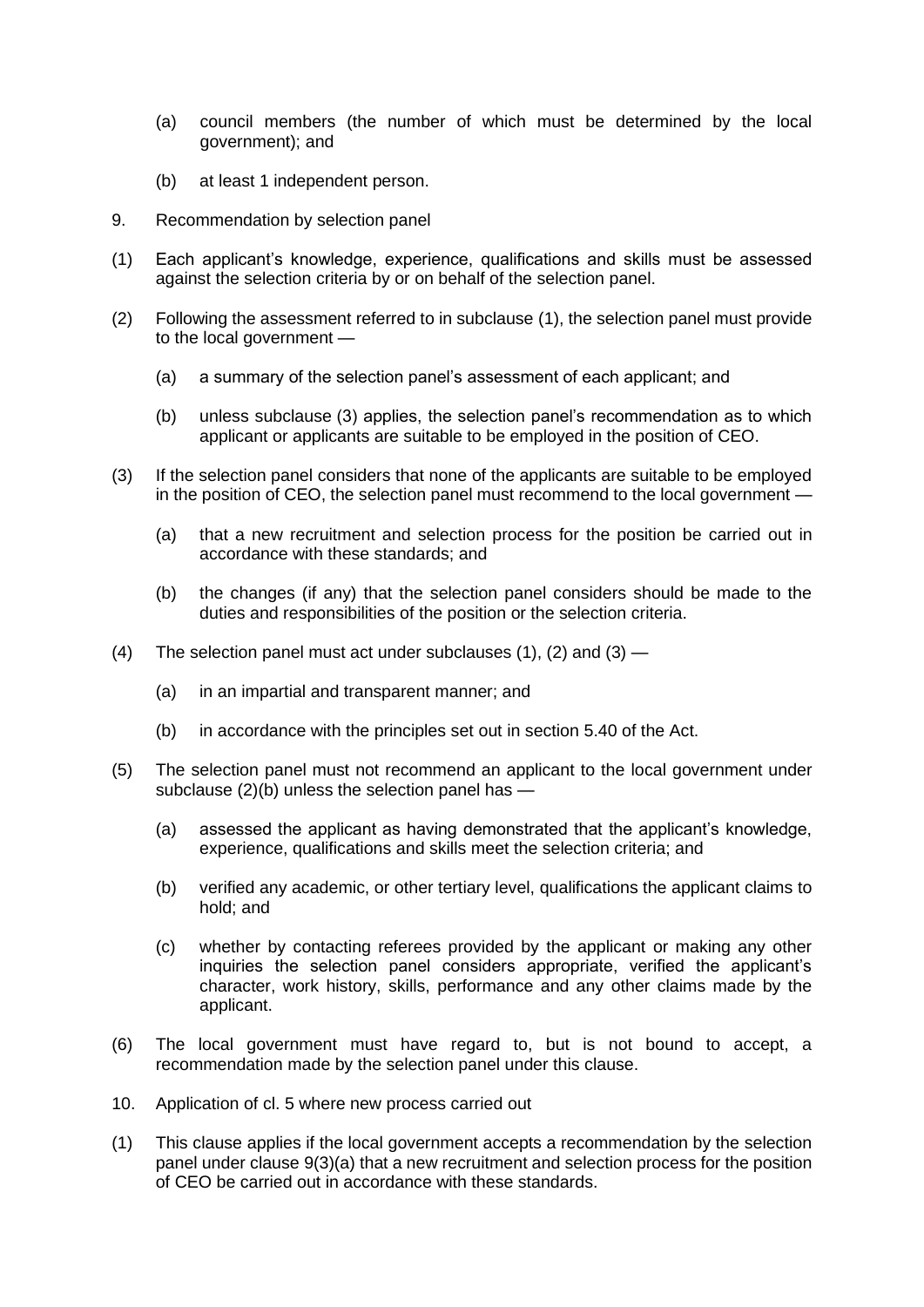- (2) Unless the local government considers that changes should be made to the duties and responsibilities of the position or the selection criteria —
	- (a) clause 5 does not apply to the new recruitment and selection process; and
	- (b) the job description form previously approved by the local government under clause 5(2) is the job description form for the purposes of the new recruitment and selection process.
- 11. Offer of employment in position of CEO

Before making an applicant an offer of employment in the position of CEO, the local government must, by resolution of an absolute majority of the council, approve —

- (1) the making of the offer of employment to the applicant; and
- (2) the proposed terms of the contract of employment to be entered into by the local government and the applicant.
- 12. Variations to proposed terms of contract of employment
- (1) This clause applies if an applicant who is made an offer of employment in the position of CEO under clause 11 negotiates with the local government a contract of employment (the *negotiated contract*) containing terms different to the proposed terms approved by the local government under clause 11(b).
- (2) Before entering into the negotiated contract with the applicant, the local government must, by resolution of an absolute majority of the council, approve the terms of the negotiated contract.
- 13. Recruitment to be undertaken on expiry of certain CEO contracts
- $(1)$  In this clause —

*commencement day* means the day on which the *Local Government (Administration) Amendment Regulations 2021* regulation 6 comes into operation.

- (2) This clause applies if
	- (a) upon the expiry of the contract of employment of the person (the *incumbent CEO*) who holds the position of CEO —
		- (i) the incumbent CEO will have held the position for a period of 10 or more consecutive years, whether that period commenced before, on or after commencement day; and
		- (ii) a period of 10 or more consecutive years has elapsed since a recruitment and selection process for the position was carried out, whether that process was carried out before, on or after commencement day;

and

(b) the incumbent CEO has notified the local government that they wish to have their contract of employment renewed upon its expiry.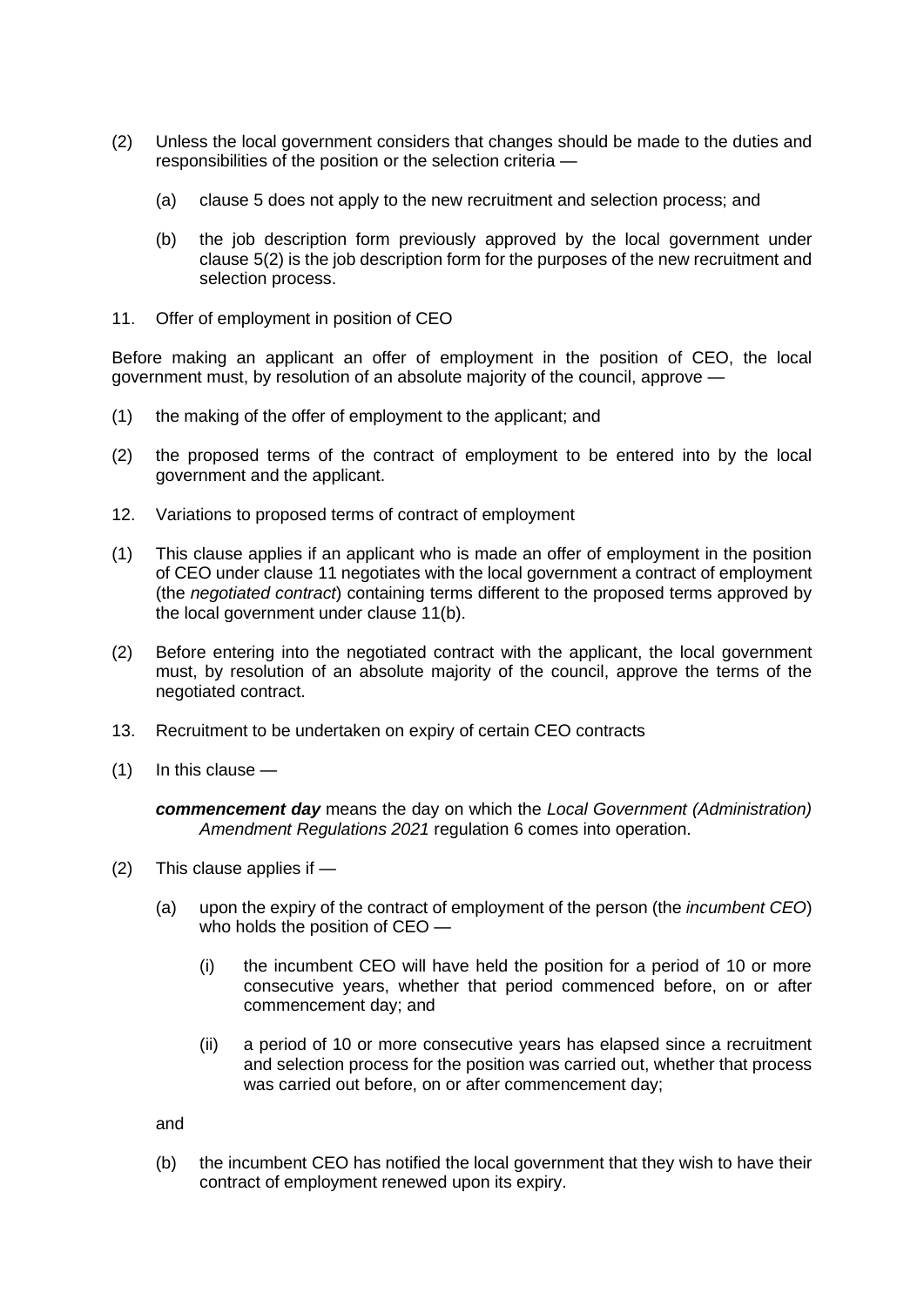- (3) Before the expiry of the incumbent CEO's contract of employment, the local government must carry out a recruitment and selection process in accordance with these standards to select a person to be employed in the position of CEO after the expiry of the incumbent CEO's contract of employment.
- (4) This clause does not prevent the incumbent CEO's contract of employment from being renewed upon its expiry if the incumbent CEO is selected in the recruitment and selection process referred to in subclause (3) to be employed in the position of CEO.
- 14. Confidentiality of information

The local government must ensure that information provided to, or obtained by, the local government in the course of a recruitment and selection process for the position of CEO is not disclosed, or made use of, except for the purpose of, or in connection with, that recruitment and selection process.

#### **Division 3 — Standards for review of performance of CEOs**

15. Overview of Division

This Division sets out standards to be observed by the local government in relation to the review of the performance of CEOs.

- 16. Performance review process to be agreed between local government and CEO
- (1) The local government and the CEO must agree on
	- (a) the process by which the CEO's performance will be reviewed; and
	- (b) any performance criteria to be met by the CEO that are in addition to the contractual performance criteria.
- (2) Without limiting subclause (1), the process agreed under subclause (1)(a) must be consistent with clauses 17, 18 and 19.
- (3) The matters referred to in subclause (1) must be set out in a written document.
- 17. Carrying out a performance review
- (1) A review of the performance of the CEO by the local government must be carried out in an impartial and transparent manner.
- (2) The local government must
	- (a) collect evidence regarding the CEO's performance in respect of the contractual performance criteria and any additional performance criteria in a thorough and comprehensive manner; and
	- (b) review the CEO's performance against the contractual performance criteria and any additional performance criteria, based on that evidence.
- 18. Endorsement of performance review by local government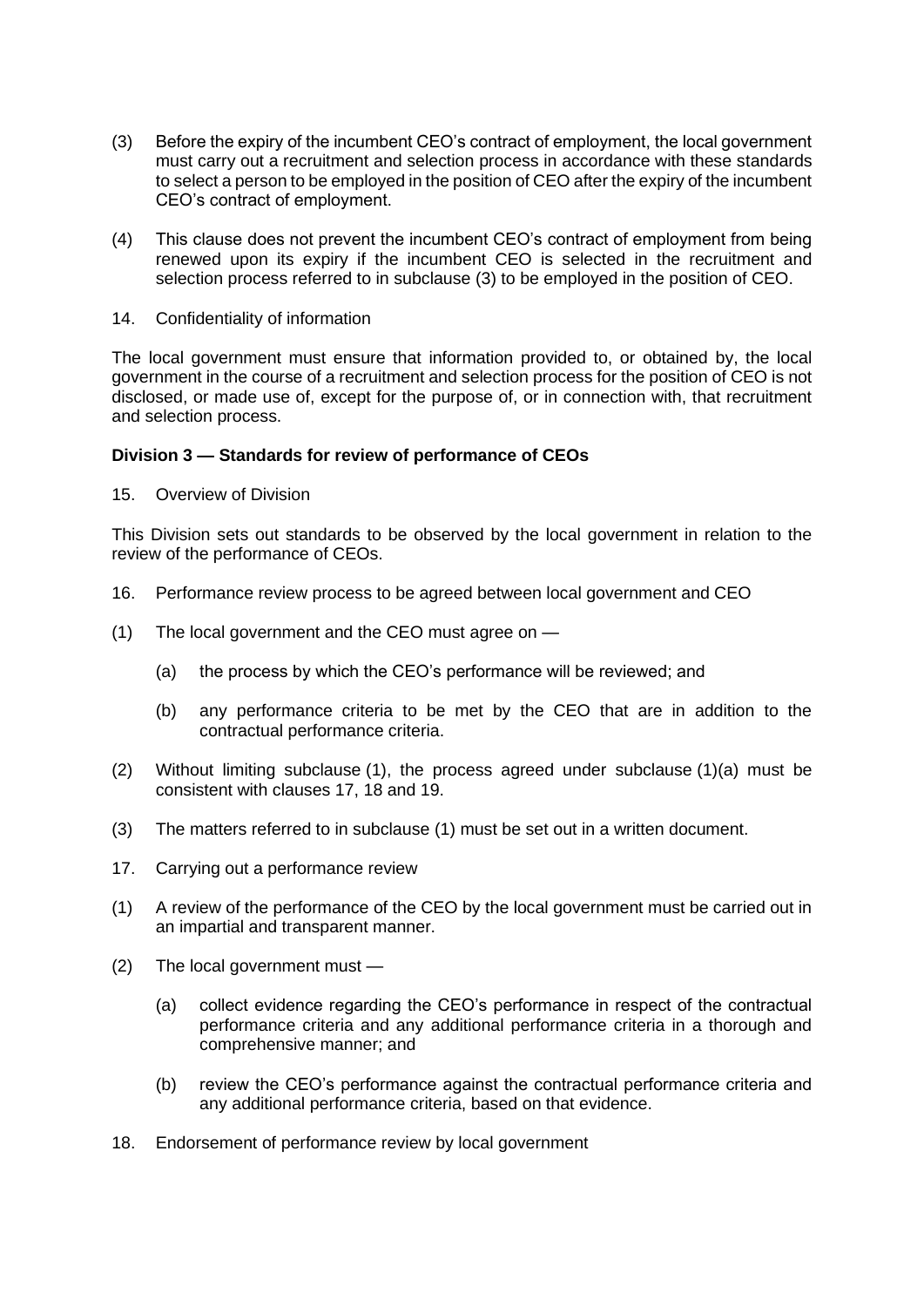Following a review of the performance of the CEO, the local government must, by resolution of an absolute majority of the council, endorse the review.

19. CEO to be notified of results of performance review

After the local government has endorsed a review of the performance of the CEO under clause 18, the local government must inform the CEO in writing of —

- (1) the results of the review; and
- (2) if the review identifies any issues about the performance of the CEO how the local government proposes to address and manage those issues.

#### **Division 4 — Standards for termination of employment of CEOs**

20. Overview of Division

This Division sets out standards to be observed by the local government in relation to the termination of the employment of CEOs.

- 21. General principles applying to any termination
- (1) The local government must make decisions relating to the termination of the employment of a CEO in an impartial and transparent manner.
- (2) The local government must accord a CEO procedural fairness in relation to the process for the termination of the CEO's employment, including —
	- (a) informing the CEO of the CEO's rights, entitlements and responsibilities in relation to the termination process; and
	- (b) notifying the CEO of any allegations against the CEO; and
	- (c) giving the CEO a reasonable opportunity to respond to the allegations; and
	- (d) genuinely considering any response given by the CEO in response to the allegations.
- 22. Additional principles applying to termination for performance-related reasons
- (1) This clause applies if the local government proposes to terminate the employment of a CEO for reasons related to the CEO's performance.
- (2) The local government must not terminate the CEO's employment unless the local government has —
	- (a) in the course of carrying out the review of the CEO's performance referred to in subclause (3) or any other review of the CEO's performance, identified any issues (the *performance issues*) related to the performance of the CEO; and
	- (b) informed the CEO of the performance issues; and
	- (c) given the CEO a reasonable opportunity to address, and implement a plan to remedy, the performance issues; and